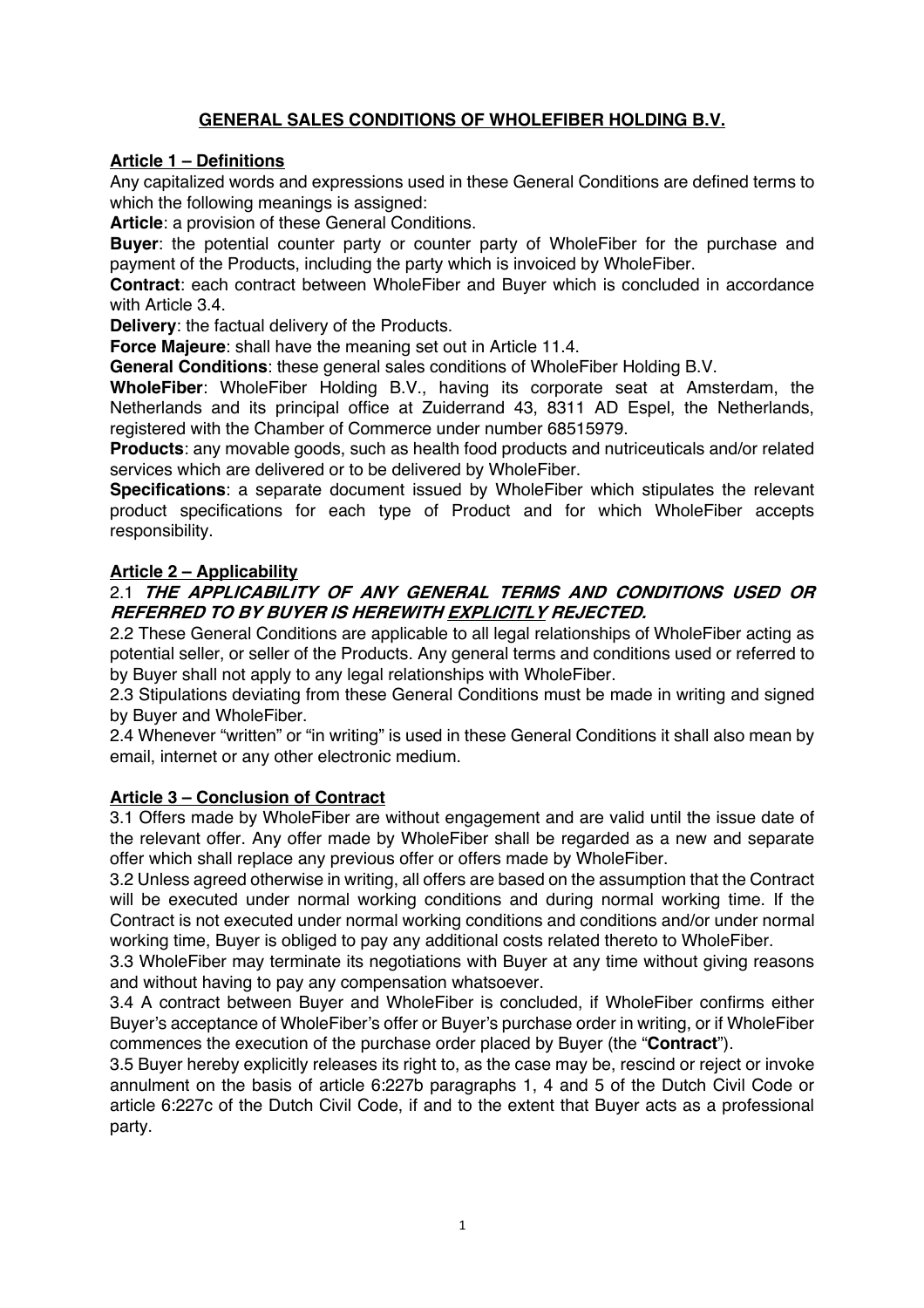### **Article 4 – Delivery, Specifications, Warranty**

4.1 Unless agreed otherwise in writing, Delivery of the Products shall be done EXW (Ex Works) (Incoterms 2020).

4.2 In the event that, in derogation of Article 4.1, Buyer does not arrange for transportation of the Products, WholeFiber will do so at its discretion and at Buyer's risk and expense.

4.3 The time for Delivery indicated by WholeFiber will only serve as an estimate and is not of the essence. WholeFiber shall not be in default until Buyer has given WholeFiber a notice of default after the agreed time for Delivery has lapsed or after the lapse of the extended time for Delivery referred to in Article 4.4 and WholeFiber has been granted a reasonable time for Delivery of at least one (1) calendar month to fulfill its obligations which has also lapsed without WholeFiber having fulfilled its obligations.

4.4 If WholeFiber cannot timely perform its obligations under the Contract, WholeFiber shall give Buyer a notice of default in writing as soon as possible, without WholeFiber being obliged to pay Buyer any compensation.

4.5 WholeFiber is entitled to deliver in consignments and to invoice such deliveries separately. 4.6 Buyer is obliged to accept Delivery of the Products at the agreed time and location. Should Buyer fail to accept such Delivery, WholeFiber shall store the Products at Buyer's risk and expense. Buyer shall be liable for any and all extra costs incurred by WholeFiber as a result thereof.

4.7 Weights, numbers and composition of the delivered Products shall be determined by weighing, counting and analyses in accordance with the methods used by WholeFiber, subject to proof to the contrary.

4.8 Minor deviations, whether positive or negative, with respect to the agreed quality, quantity, color, taste, weight and/or composition of the Products, the labels and/or packaging material, shall be accepted by Buyer and do not result into any change of the price or non-conformity.

4.9 Illustrations, catalogues or samples of the Products are only provided as an indication to which the delivered Products do not have to conform.

4.10 WholeFiber is not obliged to make inquiries about the intended use of the Products or the circumstances in which the Products will be used. Buyer shall be liable for the applications and/or use of the Products.

4.11 WholeFiber only warrants that at Delivery: (a) each Product is fit to be used for normal use thereof and is of such quality as required for human consumption and complies with any requirements imposed in that regard by any competent Dutch (governmental) authority and (b) each Product is in conformity with its respective Specifications.

4.12 The warranties set out in Article 4.11 (a) and (b) shall not apply and WholeFiber shall not be liable with respect to a Product that is damaged due to any act or omission of Buyer, including but not limited to, damage to or loss of a Product occurring during storage, transportation or handling of a Product by Buyer or a third party engaged by Buyer, or not meeting the temperature conditions for the Products during storage and/or transportation set out in the respective Specifications. WholeFiber does not give any further warranty. Buyer cannot claim under the warranty set out in Article 4.11 after it has processed, confused or mixed the delivered Products, in whole or in part, with products delivered by third parties or other Products delivered by WholeFiber, or has sold and/or delivered the Products to third parties.

4.13 WholeFiber expressly reserves the right, but accepts no obligation, to make such changes in the Specifications of a Product as are necessary to ensure that the relevant Product meets any applicable EU or Dutch law, directive or regulation and Buyer shall not be entitled to object to or reject such Product by reason of any such changes. WholeFiber does not warrant the absence of defects which are the consequence of complying with any mandatory (governmental) laws and regulations regarding the nature or the quality of the raw materials and/or materials applied in or to the delivered Products.

4.14 Buyer is obliged to meet the temperature conditions for storage and transportation of each Product set out in the respective Specifications.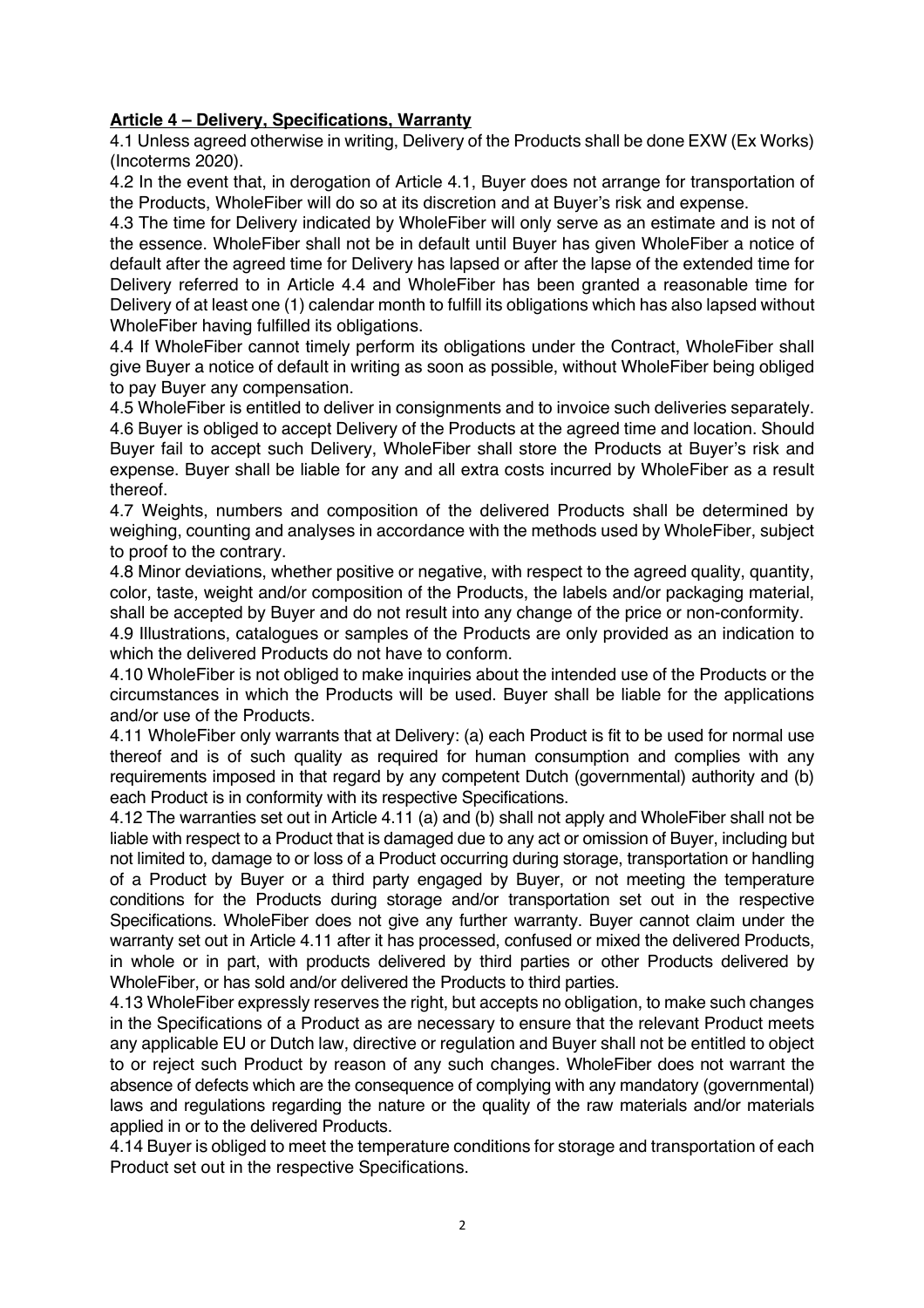### **Article 5 – Prices**

5.1 The prices of the Products are based upon delivery EXW (Ex Works) (Incoterms 2020) and exclusive of VAT, packaging costs, costs for packaging materials, packaging taxes and analysis cost, unless agreed otherwise in writing. In the latter case, transportation costs shall be charged separately by WholeFiber to Buyer.

5.2 WholeFiber is entitled to charge to Buyer changes in cost price factors relating to the Products, such as prices of (raw) materials, energy costs, labor costs, insurances, freight tariffs, exchange rates, taxes, duties or other governmental measures. WholeFiber shall notify Buyer in writing of a price adjustment. A price adjustment will be effective fourteen (14) calendar days after the date of WholeFiber's written notification.

5.3 WholeFiber's prices for the Products are only valid for the specific amount (weight or numbers) of the Products and/or the specific time frame as agreed and stated in WholeFiber's offer. If no such amount or time frame is stated in WholeFiber's offer, then the price of the Products is valid for only one (1) shipment.

## **Article 6 – Payment**

6.1 Payment shall be made by Buyer prior to shipment of the Products, unless otherwise agreed upon in writing. If advance payment has not been agreed, payment shall be made by Buyer within fourteen (14) calendar days of WholeFiber's invoice date.

6.2 Payment shall be made by Buyer in EUR (€, euros), without any right of set-off and/or suspension.

6.3 All payment-related costs, the provision of securities included, shall be borne by Buyer.

6.4 In the event of any payment becoming overdue, Buyer is obliged to pay the outstanding amount and statutory interest increased with three percent (3%) over such outstanding amount until such date that payment in full has been received by WholeFiber, without prejudice to any other rights or remedies WholeFiber may have and without a prior written notice of default having to be served. Any unpaid invoices become immediately due and payable and all consequences of non-performance shall become immediately due, effective and/or payable.

6.5 All extra judicial costs, explicitly including costs incurred in respect of drafting and sending demands for payments, conducting settlement negotiations and other acts in preparation of potential legal proceedings as well as all judicial costs which WholeFiber reasonably incurs as a result of Buyer's non-performance shall be borne by Buyer.

6.6 Payments by Buyer shall be deemed to have been made first to settle the costs referred to in Article 6.5, subsequently to settle the interest due and shall then be charged to that part of the principal amount indicated by WholeFiber, irrespective of indications made by Buyer.

# **Article 7 – Security**

In case WholeFiber has good reason to believe that Buyer will not strictly or timely meet its obligations towards WholeFiber under the Contract(s), Buyer is obliged to provide, at WholeFiber's first request, satisfactory security in the form requested by WholeFiber with respect to the fulfillment of Buyer's payment obligations and other obligations under the Contract(s) or to replace or provide additional security in addition to any security already provided. If Buyer does not comply with such a request for security within seven (7) calendar days of receipt of such request, all consequences of non-performance shall become due, effective and/or payable.

### **Article 8 – Retention of Title**

8.1 WholeFiber retains title relating to the Products delivered or to be delivered until Buyer has fulfilled its payment obligations and other obligations with respect to all Products delivered or to be delivered under all Contracts, all services to be performed or performed under such Contracts as well as all claims based on breach of one or more of such Contracts. The property law aspects with respect to ownership of and retention of title to the Products that are or are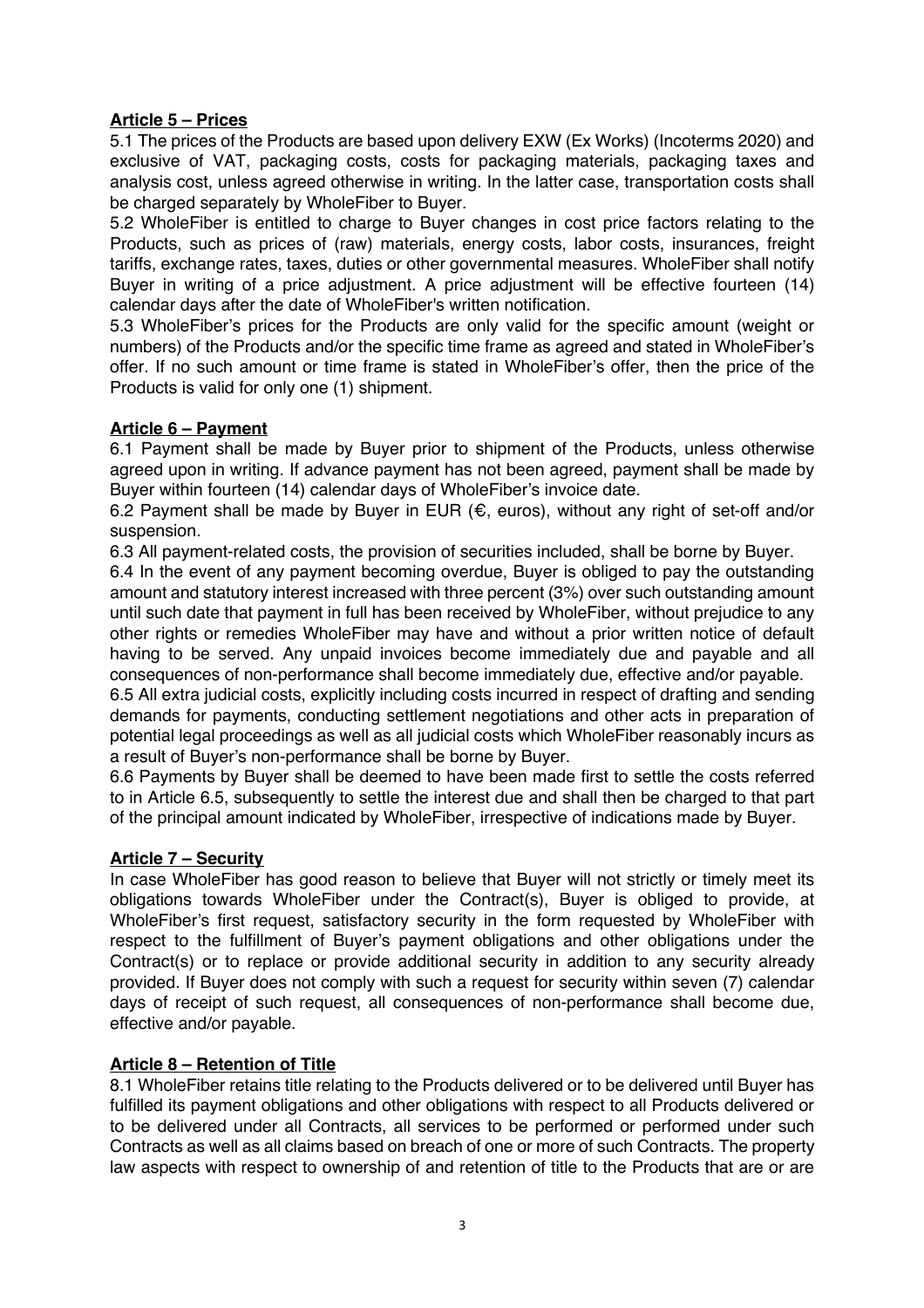to be supplied and exported by WholeFiber shall be governed by the laws of The Netherlands, except for its conflict of law provisions.

8.2 In the event that WholeFiber produces new movable goods out of inter alia the Products referred to in Article 8.1, these movable goods will be regarded as having been produced for WholeFiber itself as owner and Buyer will detain these movable goods for WholeFiber until Buyer has fulfilled all of its obligations referred to in Article 8.1.

8.3 Until Buyer has fulfilled its payment obligations in full, Buyer is neither entitled to pledge nor to otherwise encumber the Products. Disposal of the Products to third parties is only permitted in the normal course of its business, provided that Buyer acts as undisclosed agent (in Dutch: "*lasthebber in eigen naam*") of WholeFiber in its own name but for the account of WholeFiber.

8.4 Buyer shall notify WholeFiber immediately if third parties exercise rights to the Products delivered under retention of title or if Buyer becomes aware of third parties intending to do so. 8.5 If Buyer fails to fulfill any of its obligations under a Contract, WholeFiber has the right to repossess the Products delivered and owned by it. WholeFiber shall notify Buyer in writing that it wishes to repossess the Products. Upon receipt of said notification Buyer has the option to return the Products within three (3) working days to WholeFiber at Buyer's cost and expense or to authorize WholeFiber or any third party designated by WholeFiber to enter those premises of Buyer where the Products have been stored and repossess the Products. All costs relating to the repossession of the Products by WholeFiber shall be borne by Buyer.

8.6 At WholeFiber's first request, Buyer is obliged to:

• insure the Products which are delivered subject to retention of title against all customary risks such as water damage, deterioration, theft, vandalism and fire and to allow WholeFiber to inspect the relevant policy;

• pledge all Buyer's claims against the insurers regarding the Products which are subject to retention of title to WholeFiber in the manner provided in article 3:229 of the Dutch Civil Code; • pledge to WholeFiber all claims against customers which Buyer acquires by the resale of the

Products subject to retention of title in the manner provided in article 3:239 of the Dutch Civil Code;

• mark the Products which are subject to retention of title or to store these Products in such a manner that they are identifiable as WholeFiber's property; and/or

• otherwise provide all co-operation with regard to all reasonable measures WholeFiber will take in order to protect its ownership of the delivered Products and which will not unreasonably obstruct Buyer in the ordinary course of its business.

8.7 Notwithstanding Articles 8.1, 8.2 and 8.3, the property law aspects with respect to retention of title to the Products that are or are to be exported shall be governed by the laws of the country of destination if and to the extent: (a) WholeFiber so elects in its offer or order confirmation and (b) these laws determine that retention of title to the Products remains valid until the price for the Products is paid in full.

### **Article 9 – Duty to inspect, Complaints**

9.1 Buyer is obliged to inspect each shipment of the Products directly on the date of Delivery. After detection of defects or non-conformities of the delivered Products Buyer is obliged to keep the relevant Products on hold and separated from all other products, to seal and retain the relevant Products, to take pictures showing the defects or non-conformities detected. Subsequently, Buyer is obliged to inform WholeFiber immediately in writing after detection of any defects or non-conformities by describing the defects or non-conformities in detail and by providing WholeFiber with the retained Products, if so requested by WholeFiber, and the pictures taken by Buyer of the defective or non-conforming Products. Buyer is obliged to inform WholeFiber in writing of visible or observable defects or non-conformities within five (5) working days after Delivery, failing which Buyer loses its right to claim that the Products do not conform to the Contract or are defective and WholeFiber shall, irrespective of the legal basis for a claim, not be liable for such defects. Other defects or non-conformities must be notified in writing by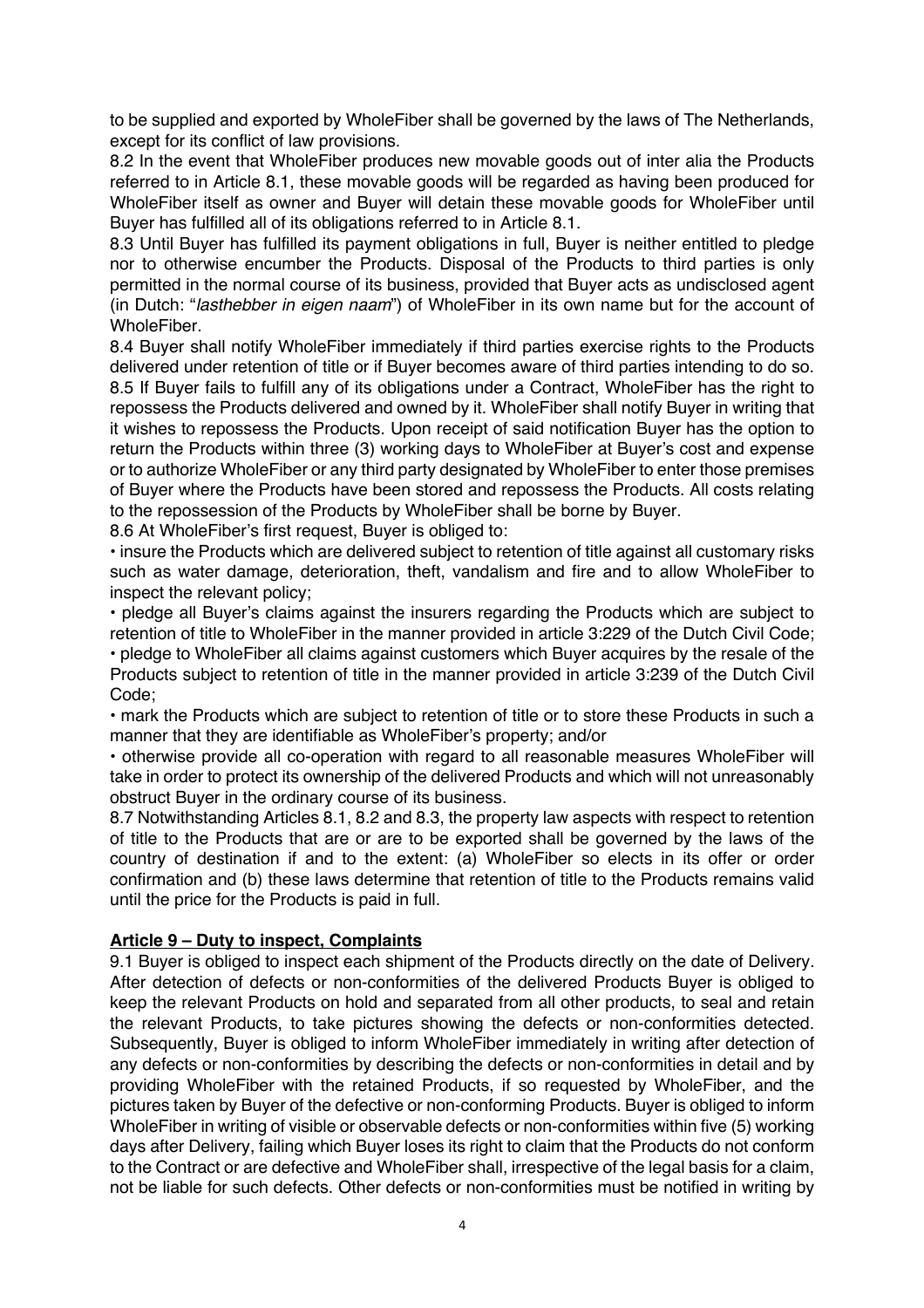Buyer to WholeFiber within five (5) working days after their discovery and at any rate within one (1) calendar month after Delivery, failing which Buyer loses its right to claim that the Products do not conform to the Contract or are defective and WholeFiber shall, irrespective of the legal basis for a claim, not be liable for such defects.

9.2 In the event of a justified claim under Article 4.11 or a justified complaint under Article 9.1 and provided that any defect or non-conformity has not been caused during storage, transportation or handling of a Product by Buyer or a third party engaged by Buyer, or not meeting the temperature conditions for the Products during storage and/or transportation set out in the respective Specifications, WholeFiber's obligations shall be limited to replacement of the Product(s) concerned as soon as reasonably and practically possible, delivering any lacking quantity of the relevant Product(s), or reimbursement of the purchase price paid by Buyer for such Product(s), all at WholeFiber's election. Buyer agrees and understands that the replacement of the Products pursuant to this Article 9.2 shall be subject to availability.

9.3 Any claim and/or defense, based upon facts that would justify the claim that the Products delivered do not conform to the Contract or are defective, expires twelve (12) calendar months after the date of Delivery of the relevant Product(s) or, whichever occurs sooner, the expiration date of the Product(s) in question.

## **Article 10 – Limitation of liability, Product recall**

10.1 If and to the extent that: (a) the delivered Products are defective as referred to in article 6:186 of the Dutch Civil Code or (b) in the event of the entry or movement of the delivered Products, normal use of the Products for the purpose for which they are intended causes damage, WholeFiber's liability shall, irrespective whether the legal basis for a claim is product liability as referred to in articles 6:186 up to and including 6:193 of the Dutch Civil Code, tort or otherwise, be limited to the damage and amount referred to in article 6:190 of the Dutch Civil Code.

10.2 If and to the extent that: (a) the delivered Products do not conform to the Contract and (b) claims are made by Buyer of third parties that do not fall within the scope of Article 10.1, WholeFiber shall, irrespective of the legal basis for a claim, only be liable to compensate for damages up to an amount which is equal to the amount paid by Buyer for those Products that caused the damage.

10.3 If and to the extent that: (a) the defect or non-conformity in respect of one or more of the Products which caused the damage did not exist on Delivery and/or (b) the defect or nonconformity in respect of one or more of the Products is caused, in whole or in part, during storage, transportation or handling of a Product by Buyer or a third party engaged by Buyer, or not meeting the temperature conditions for the Products during storage and/or transportation set out in the respective Specifications and/or other acts or omissions by Buyer and/or third parties, WholeFiber shall not be liable, whether on the basis of Articles 10.1 and/or 10.2 or otherwise. 10.4 WholeFiber shall, irrespective of the legal basis for a claim, not be liable for consequential losses or damages, regardless whether these are suffered directly or indirectly, including but not limited to: loss of profits, loss of revenue, loss of data, incurred losses, costs and expenses, loss of contracts, loss of savings, non-recouped investments, costs of performing product recall measures and/or product recalls, or losses or costs caused by disruption or stoppage of the production and/or the business.

10.5 WholeFiber shall, irrespective of the legal basis for a claim, not be liable for any health or nutritional claims made in respect of the Products delivered.

10.6 The limitations of liability referred to in Articles 10.1 and 10.2 do not apply if and to the extent that WholeFiber's liability for damages is insured under any of WholeFiber's insurance policies and the insurer pays out. In that case WholeFiber shall only be liable to compensate for any damages to the extent such damages are covered by the insurance concerned in the matter concerned. WholeFiber is not obliged to exercise its rights under any of its insurance policies. For the avoidance of doubt, the provisions of Articles 10.3, 10.4, 10.5, 10.7, 10.8 and 10.9 shall remain in full force and effect.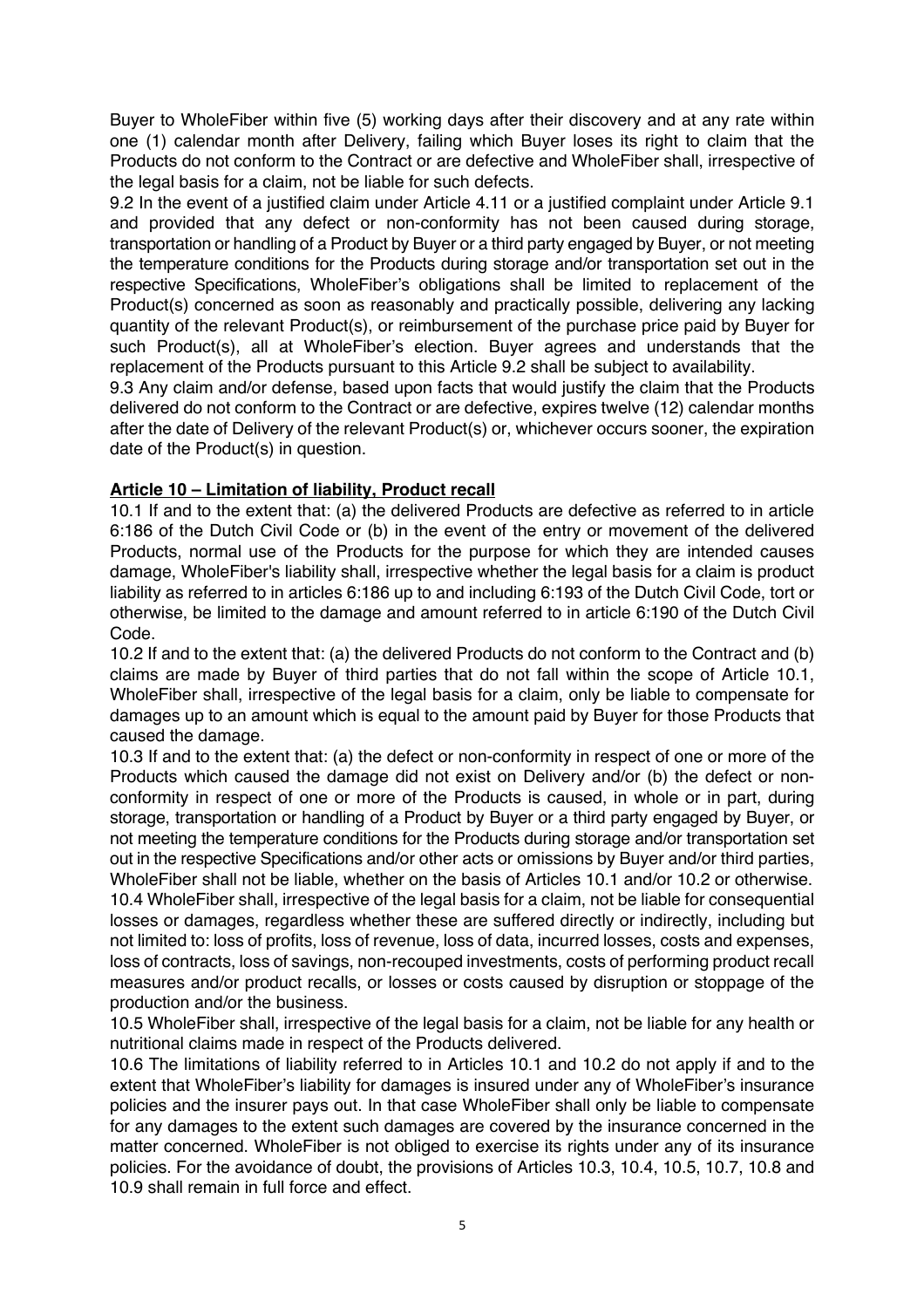10.7 WholeFiber stipulates all legal and contractual defenses that it can invoke in respect of its liability towards Buyer also for the benefit of all persons or legal entities involved in the performance of a Contract.

10.8 WholeFiber may sub-contract, involve and instruct any third party to carry out WholeFiber's obligations under a Contract and may invoke any limitations of liability of these third parties against Buyer.

10.9 WholeFiber shall not be liable, irrespective of the legal basis for a claim, for damage which has been caused by any of the Products which were used after expiration of their shelf-life as set out in the respective Specifications.

10.10 The limitations of liability referred to in Article 10.1 and Article 10.3 up to and including Article 10.10 shall not affect liability based on mandatory applicable law. WholeFiber's liability shall not be limited or excluded in the event of willful recklessness or willful intent on the part of WholeFiber or employees belonging to WholeFiber's management.

10.11 Each party is obliged to cooperate upon the request of a competent authority to take and perform appropriate recall measures in respect of the Products, whereby the performance of a recall (i.e. the taking back of the delivered Products) shall occur in the last instance and perform any recall measures so demanded. Buyer is also obliged to cooperate with WholeFiber and, upon WholeFiber's request, to take and perform recall measures and to perform the recall measures demanded by WholeFiber. WholeFiber may request a recall of the relevant Products in the event that: (a) there is a reasonable basis for food safety or labeling concerns relating to the Products delivered to Buyer pursuant to a Contract or as a result of other conditions mandated by relevant applicable laws, rules or regulations, including EU regulations and directives, or (b) there is a reasonable basis to believe that the Products do not meet applicable food safety, labeling or other relevant laws, rules or regulations, including EU regulations and directives, or (c) WholeFiber, in its discretion, decides that the performance of recall measures is necessary.

10.12 The nature and urgency of any recall will be determined by the parties jointly, or, as the case may be, the relevant competent authority, whereby each party shall use its best efforts to mitigate any damage and costs to be suffered or incurred as a result of or in connection with the performance of a recall or recall measures as much as is reasonably possible.

10.13 Once the decision to recall one or more of the Products has been taken, the recall will be coordinated by WholeFiber. Each party shall bear a proportionate share of the cost of performance of the recall or recall measures based on such party's degree of fault, if any. Each party shall bear the cost of performance of the recall or recall measures with respect to the use of its own personnel and assets.

10.14 If Buyer has knowledge of facts or circumstances which may lead to the performance of a recall or one or more recall measures, Buyer is obliged to inform WholeFiber first before informing the relevant competent authority.

10.15 If so required by WholeFiber, Buyer is obliged to inform WholeFiber in writing of the names and addresses of its customers as well as the relevant dates of delivery to such customers that have been supplied with Products that are subject to the performance of a recall or one or more recall measures. WholeFiber shall treat the aforesaid information as confidential information.

10.16 Buyer is obliged to strictly comply with all relevant applicable EU and national regulations, directives, laws and rules relating to product safety, food safety, product monitoring and product hygiene and shall be liable towards WholeFiber if Buyer fails do so.

### **Article 11 – Termination, Rescision, Force Majeure**

11.1 If (a) Buyer fails to perform or does not properly perform any of its obligations under a Contract, or (b) an application for a (preliminary) suspension of payments is made in respect of Buyer or granted to Buyer, or (c) an application for bankruptcy is filed with regard to Buyer or Buyer is declared bankrupt, WholeFiber is entitled to terminate the relevant Contract, or to rescind the relevant Contract, in whole or in part, both with immediate effect, or to suspend the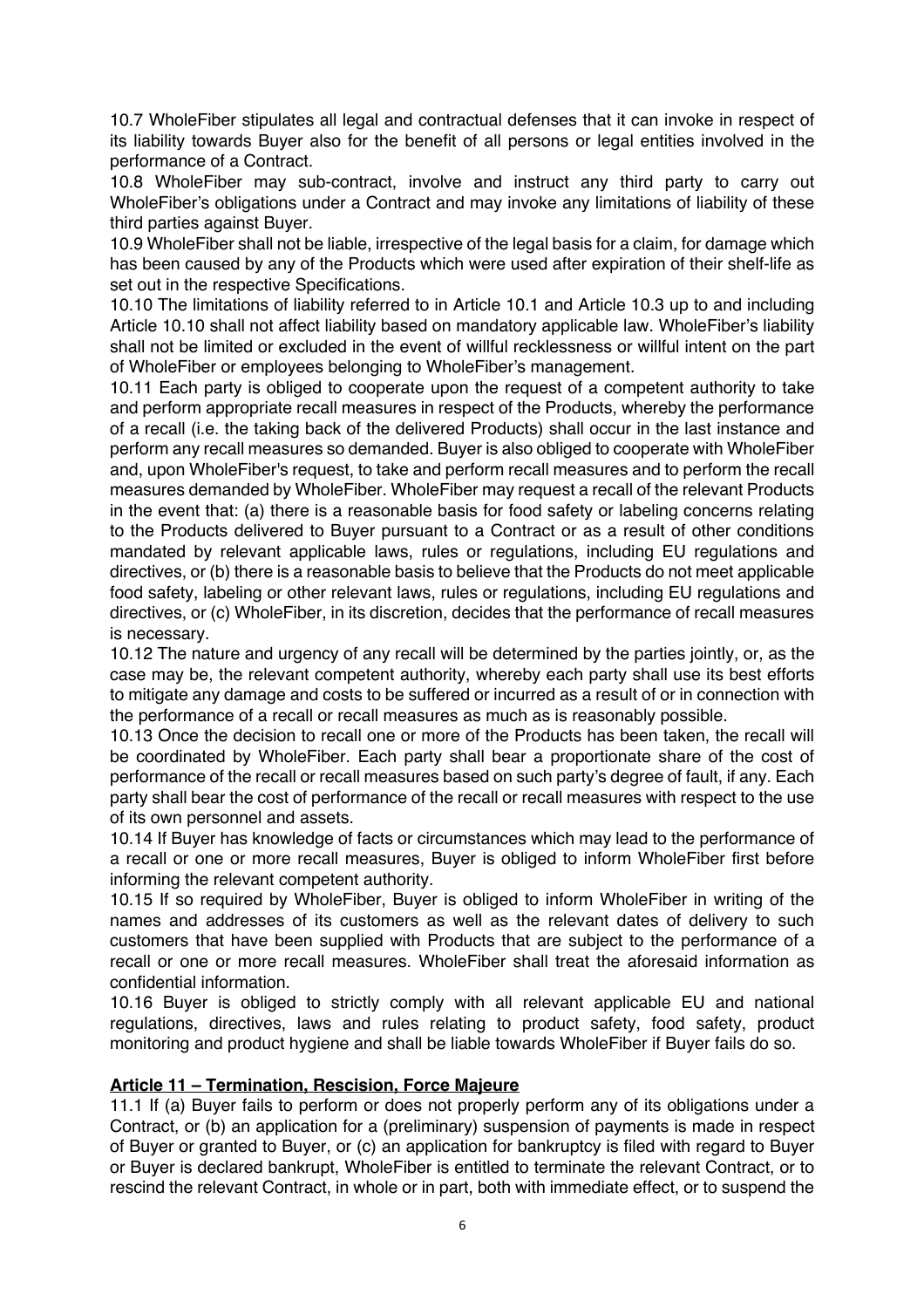(further) performance of its obligations under the relevant Contract, all such without prejudice to any other rights or remedies WholeFiber may have and without any compensation being due by WholeFiber.

11.2 If WholeFiber terminates or rescinds a Contract in accordance with Article 11.1, without prejudice to any other rights or remedies WholeFiber may have, any and all claims of WholeFiber may have against Buyer shall become immediately due and payable.

11.3 If a party cannot properly perform its obligations (other than payment obligations) under a Contract, in whole or in part, for (a) a continuous period of eight (8) weeks or longer, or (b) such performance is rendered impossible, as a result of one or more circumstances which are beyond that party's reasonable control and which are listed in Article 11.4 ("Force Majeure"), this party shall not be liable towards the other party for its failure to meet its obligations under the relevant Contract, any default occurring as a consequence thereof or any delay in the performance of such Contract, and each party is entitled to rescind such Contract, in whole or in part, or to terminate the Contract, both with immediate effect, without any compensation being due by the affected party.

11.4 "**Force Majeure**" is limited to the following circumstances which are regarded as being beyond the reasonable control of and not attributable to the party affected by force majeure: crop failure of the raw materials required for the production of the Products, sourcing issues in respect of packaging materials and/or the raw materials required for the production of the Products, whether in whole or in part, whether worldwide or in the country or countries of origin of the Products, non-compliance with (non-branch conform) quality and/or hygiene and/or food safety requirements for the Products in the country or countries where the Products have to be processed and/or delivered, governmental regulations or orders which prohibit or restrict the use of the delivered Products or the Products to be delivered, cost price factor increases, shortage of raw materials and auxiliary materials for the production of the Products, limitations/prohibitions of in- and/or export, transportation problems, disruption or mistakes made in the production process of the Products, nature-/nuclear disasters, war, danger of war, threats of war, terrorist activities and/or threats of terrorism, diseases, epidemics, pandemics, governmental restrictions as a result of epidemics or pandemics, and calamities which cause WholeFiber's and/or WholeFiber's suppliers' production facilities to stop producing, such as but not limited to fire, lightning, damage by water, power failure or power shortage.

11.5 Each party shall notify the other party in writing forthwith of an event of Force Majeure and to what extent the party affected by Force Majeure will be able to continue to deliver or accept Delivery of the Products. WholeFiber shall not be obliged to purchase additional Products and/or raw materials required for the production of the Products from third parties in case of shortage. If the quantity of Products available with WholeFiber is not sufficient to deliver to all its customers, WholeFiber is entitled to allocate the deliveries in such a way which seems appropriate to WholeFiber.

### **Article 12 – Intellectual Property Rights and Confidentiality**

12.1 Buyer is only permitted to use WholeFiber's trade names, logos, patents, copyrights, trade marks and/or any other of WholeFiber's intellectual property rights if and to the extent specifically agreed in the Contract.

12.2 Buyer undertakes that it shall not at any time disclose to any third party any confidential information concerning the Contract(s), or any other documents or information provided pursuant to the Contract(s), or any offers made by or to WholeFiber, or any orders placed with WholeFiber, or concerning the business and affairs of WholeFiber, except: (a) to the extent required by applicable law, including but not limited to stock exchange rules, or by any competent authority but in that case only (where permitted by law) after consulting with WholeFiber about the timing and content of such disclosure; (b) to its professional advisers subject to a duty of confidentiality and only to the extent necessary for any lawful purpose; and (c) to the extent that at the date hereof or hereafter such information is or shall become public knowledge, otherwise than through unlawful disclosure of which the disclosing party at the time